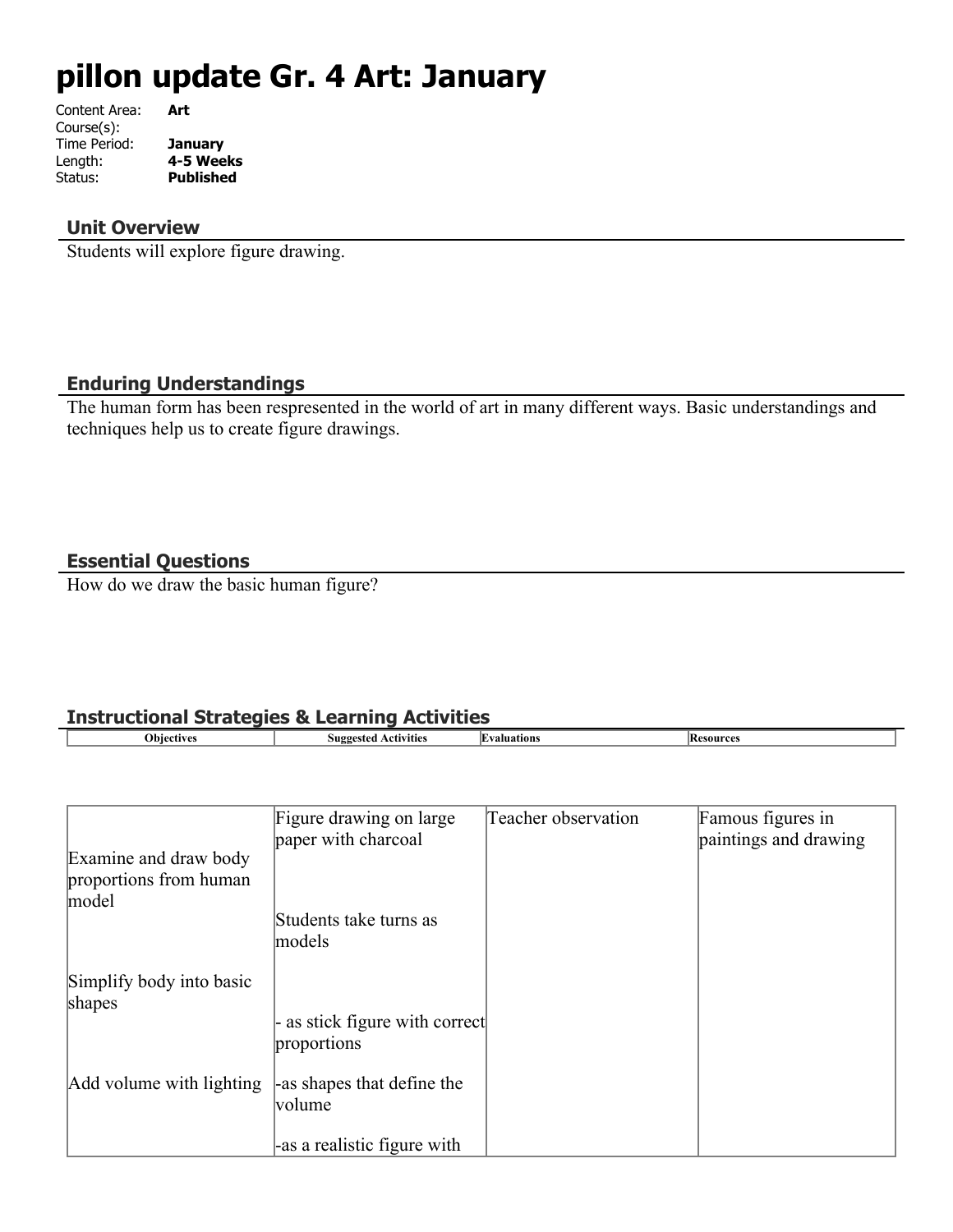# **Integration of Career Readiness, Life Literacies and Key Skills**

| CRP.K-12.CRP2        | Apply appropriate academic and technical skills.                                   |
|----------------------|------------------------------------------------------------------------------------|
| CRP.K-12.CRP5        | Consider the environmental, social and economic impacts of decisions.              |
| CRP.K-12.CRP4        | Communicate clearly and effectively and with reason.                               |
| <b>CRP.K-12.CRP9</b> | Model integrity, ethical leadership and effective management.                      |
| CRP.K-12.CRP8        | Utilize critical thinking to make sense of problems and persevere in solving them. |
| <b>CRP.K-12.CRP1</b> | Act as a responsible and contributing citizen and employee.                        |
| CRP.K-12.CRP6        | Demonstrate creativity and innovation.                                             |

# **Technology and Design Integration**

No technology is used in this unit.

## **Interdisciplinary Connections**

| LA.SL.4.1  | Engage effectively in a range of collaborative discussions (one-on-one, in groups, and<br>teacher-led) with diverse partners on grade 4 topics and texts, building on others' ideas<br>and expressing their own clearly. |
|------------|--------------------------------------------------------------------------------------------------------------------------------------------------------------------------------------------------------------------------|
| LA.L.4.3.A | Choose words and phrases to convey ideas precisely.                                                                                                                                                                      |
| LA.L.4.4   | Determine or clarify the meaning of unknown and multiple-meaning words and phrases<br>based on grade 4 reading and content, choosing flexibly from a range of strategies.                                                |

## **Differentiation**

- Understand that gifted students, just like all students, come to school to learn and be challenged.
- Pre-assess your students. Find out their areas of strength as well as those areas you may need to address before students move on.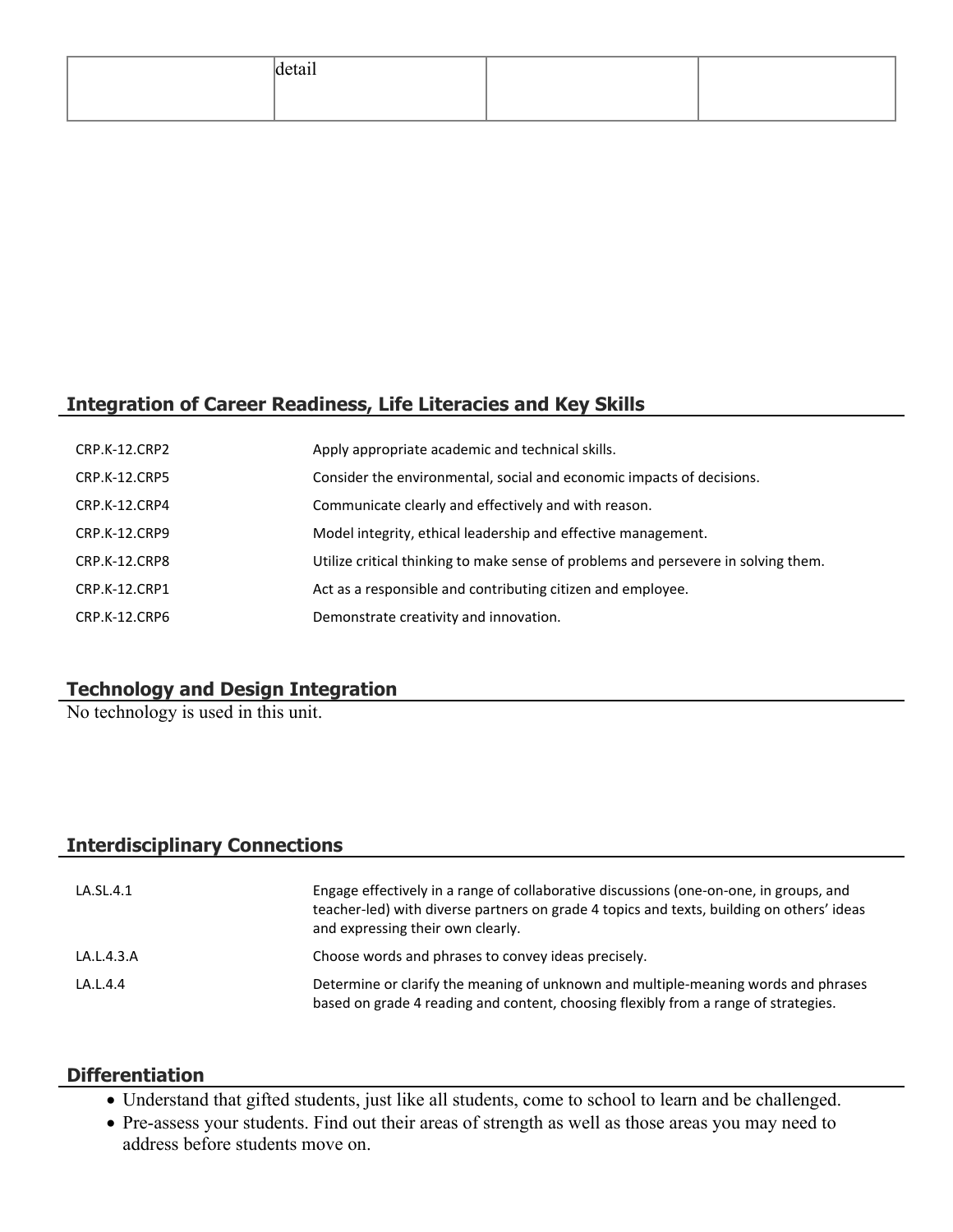- Consider grouping gifted students together for at least part of the school day.
- Plan for differentiation. Consider pre-assessments, extension activities, and compacting the curriculum.
- Use phrases like "You've shown you don't need more practice" or "You need more practice" instead of words like "qualify" or "eligible" when referring to extension work.
- Encourage high-ability students to take on challenges. Because they're often used to getting good grades, gifted students may be risk averse.
- **Definitions of Differentiation Components**:
	- $\circ$  Content the specific information that is to be taught in the lesson/unit/course of instruction.
	- o Process how the student will acquire the content information.
	- o Product how the student will demonstrate understanding of the content.
	- o Learning Environment the environment where learning is taking place including physical location and/or student grouping

## **Differentiation occurring in this unit:**

Students will be encouraged to improve and challenge thier art skills as they proceed.

Simpler instructions and tasks will be assigned for struggling students

## For Gifted:

Encourage students to explore concepts in depth and encourage independent studies or investigations. Use thematic instruction to connect learning across the curriculum. Encourage creative expression and thinking by allowing students to choose how to approach a problem or assignment. Expand students' time for free reading. Invite students to explore different points of view on a topic of study and compare the two. Provide learning centers where students are in charge of their learning. Brainstorm with gifted children on what types of projects they would like to explore to extend what they're learning in the classroom. Determine where students' interests lie and capitalize on their inquisitiveness. Refrain from having them complete more work in the same manner. Employ differentiated curriculum to keep interest high. Avoid drill and practice activities. Ask students' higher level questions that require students to look into causes, experiences, and facts to draw a conclusion or make connections to other areas of learning. If possible, compact curriculum to allow gifted students to move more quickly through the material. Encourage students to make transformations- use a common task or item in a different way. From

http://www.bsu.edu/web/lshasky/Forms/Interventions/Gifted.pdf

# **Modifications & Accommodations**

Individual IEP's and 504 accommodations will be utilized.

Refer to QSAC EXCEL SMALL SPED ACCOMMOCATIONS spreadsheet in this discipline.

#### **Modifications and Accommodations used in this unit:**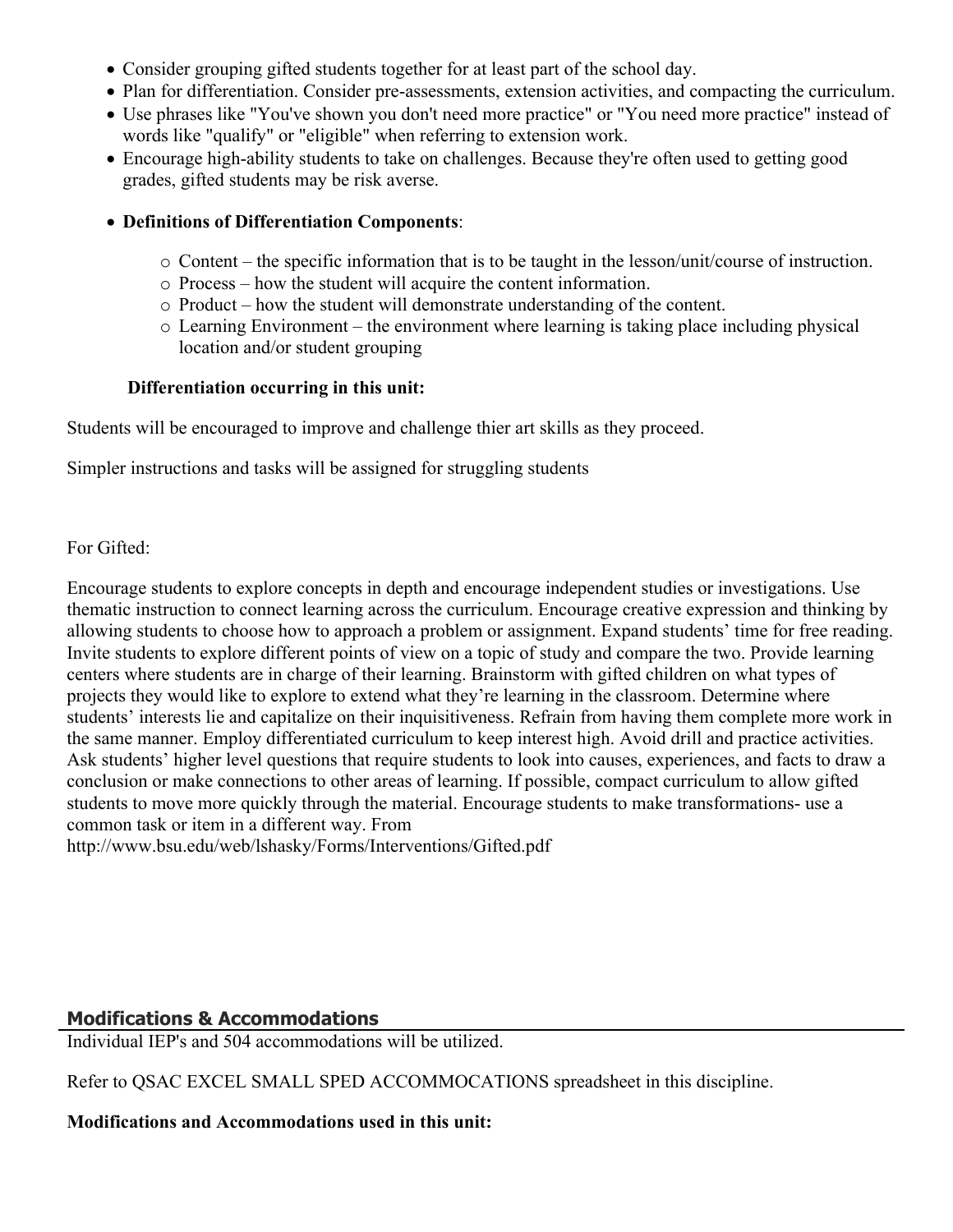#### **Benchmark Assessments**

**Benchmark Assessments** are given periodically (e.g., at the end of every quarter or as frequently as once per month) throughout a school year to establish baseline achievement data and measure progress toward a standard or set of academic standards and goals.

#### **Schoolwide Benchmark assessments:**

Aimsweb benchmarks 3X a year

Linkit Benchmarks 3X a year

DRA

#### **Additional Benchmarks used in this unit:**

Tested in teams to determine understanding

# **Formative Assessments**

Assessment allows both instructor and student to monitor progress towards achieving learning objectives, and can be approached in a variety of ways. **Formative assessment** refers to tools that identify misconceptions, struggles, and learning gaps along the way and assess how to close those gaps. It includes effective tools for helping to shape learning, and can even bolster students' abilities to take ownership of their learning when they understand that the goal is to improve learning, not apply final marks (Trumbull and Lash, 2013). It can include students assessing themselves, peers, or even the instructor, through writing, quizzes, conversation, and more. In short, formative assessment occurs throughout a class or course, and seeks to improve student achievement of learning objectives through approaches that can support specific student needs (Theal and Franklin, 2010, p. 151).

#### **Formative Assessments used in this unit:**

Teacher observations during the process

**Discussion** 

# **Summative Assessments**

**summative assessments** evaluate student learning, knowledge, proficiency, or success at the conclusion of an instructional period, like a unit, course, or program. Summative assessments are almost always formally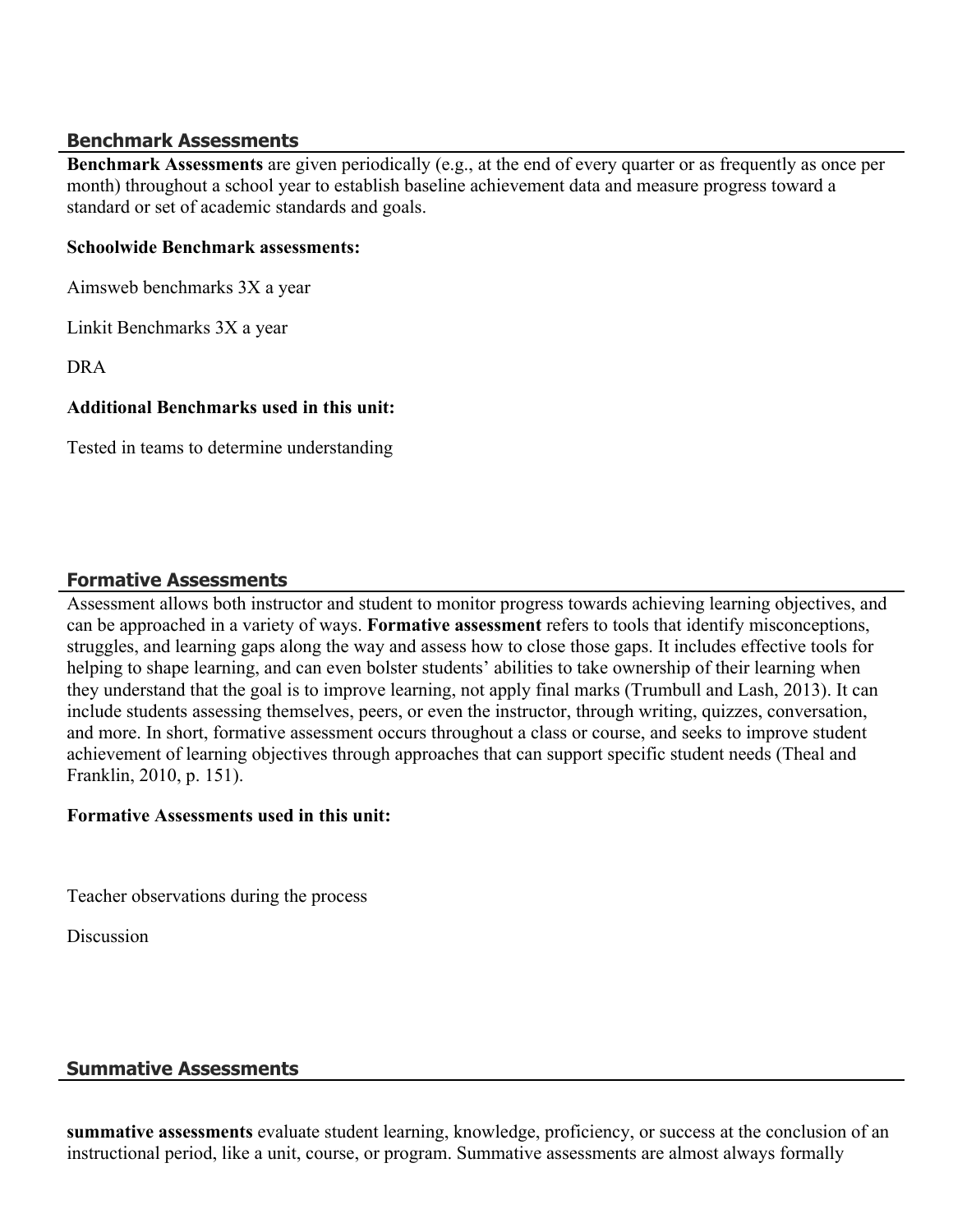graded and often heavily weighted (though they do not need to be). Summative assessment can be used to great effect in conjunction and alignment with formative assessment, and instructors can consider a variety of ways to combine these approaches.

#### **Summative assessments for this unit:**

Teacher observation

# **Instructional Materials**

Famous figures in paintings and drawing

Art materials as required

# **Standards**

| VPA.1.1.5       | All students will demonstrate an understanding of the elements and principles that govern<br>the creation of works of art in dance, music, theatre, and visual art.                                                                                  |
|-----------------|------------------------------------------------------------------------------------------------------------------------------------------------------------------------------------------------------------------------------------------------------|
| VPA.1.1.5.D.CS1 | Understanding the function and purpose of the elements of art and principles of design<br>assists with forming an appreciation of how art and design enhance functionality and<br>improve quality of living.                                         |
| VPA.1.1.5.D.1   | Identify elements of art and principles of design that are evident in everyday life.                                                                                                                                                                 |
| VPA.1.1.5.D.CS2 | The elements of art and principles of design are universal.                                                                                                                                                                                          |
| VPA.1.1.5.D.2   | Compare and contrast works of art in various mediums that use the same art elements<br>and principles of design.                                                                                                                                     |
| VPA.1.3.5.D.CS1 | The elements of art and principles of design can be applied in an infinite number of ways<br>to express personal responses to creative problems.                                                                                                     |
| VPA.1.3.5.D.1   | Work individually and collaboratively to create two- and three-dimensional works of art<br>that make cohesive visual statements and that employ the elements of art and principles<br>of design.                                                     |
| VPA.1.3.5.D.CS4 | The characteristics and physical properties of the various materials available for use in art-<br>making present infinite possibilities for potential application.                                                                                   |
| VPA.1.3.5.D.4   | Differentiate drawing, painting, ceramics, sculpture, printmaking, textiles, and computer<br>imaging by the physical properties of the resulting artworks, and experiment with various<br>art media and art mediums to create original works of art. |
| VPA.1.4.5.B.CS1 | Identifying criteria for evaluating performances results in deeper understanding of art and<br>art-making.                                                                                                                                           |
| VPA.1.4.5.B.1   | Assess the application of the elements of art and principles of design in dance, music,<br>theatre, and visual artworks using observable, objective criteria.                                                                                        |
| VPA.1.4.5.B.CS2 | Decoding simple contextual clues requires evaluation mechanisms, such as rubrics, to sort<br>fact from opinion.                                                                                                                                      |
| VPA.1.4.5.B.2   | Use evaluative tools, such as rubrics, for self-assessment and to appraise the objectivity of                                                                                                                                                        |